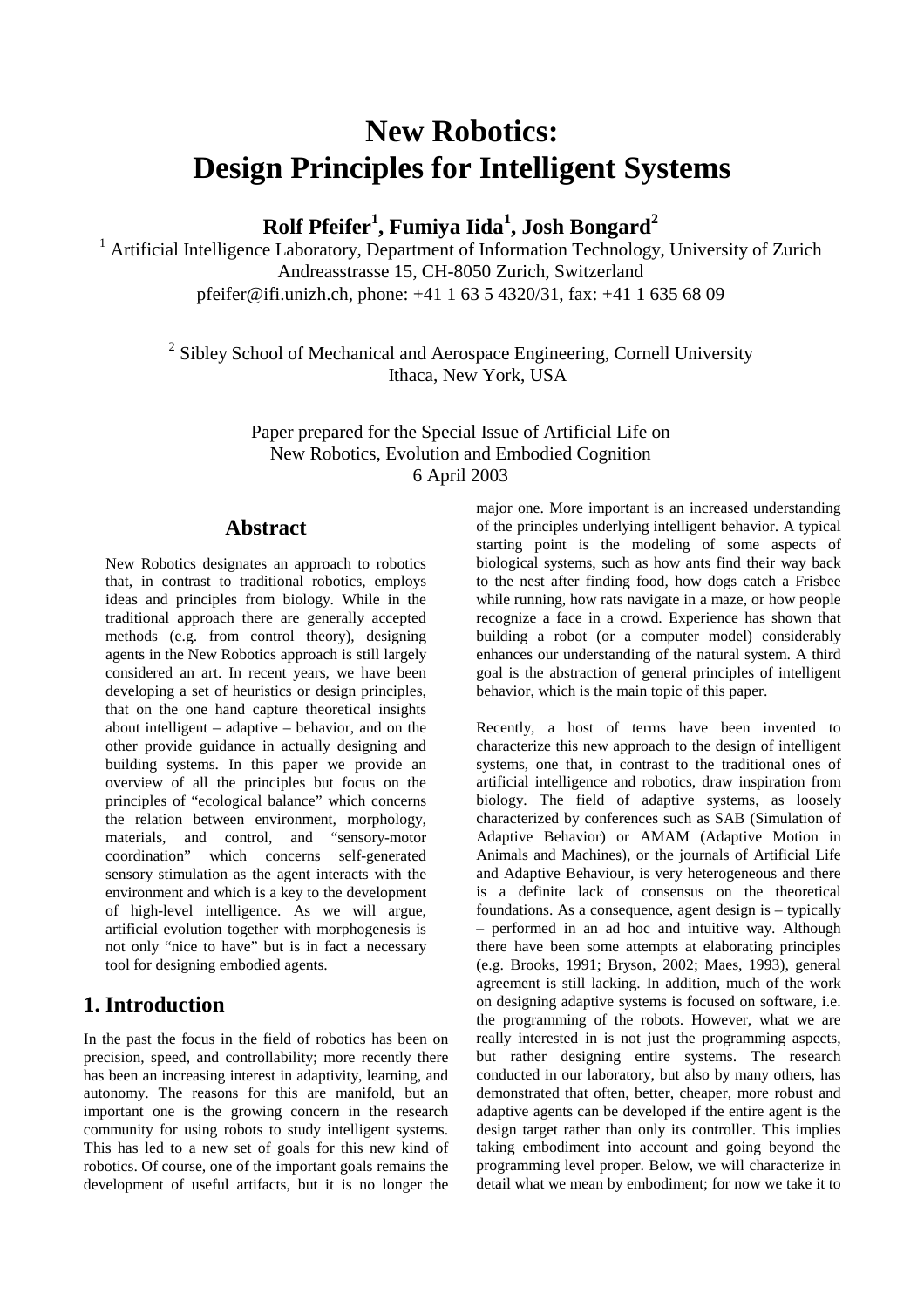mean the physical setup of the agent which includes the body plan, sensors, actuators, etc. Because we are not only looking at programs, we prefer to use the term "engineering agents" rather than "programming agents".

If this idea of engineering agents is the goal, the question arises as to what form the theory should have, i.e. how the experience gained so far can be captured in a concise scientific way. Philosophers have a preference for verbal and logic-based descriptions. However, verbal theories often gloss over important details and thus lack the required precision. Logic-based theories are typically very limited in their expressive power. Moreover, they suggest assumptions about the real world that simply do not hold. For example, there is an underlying assumption of discrete states that can be achieved by applying certain types of operators, an assumption that has misled many researchers in the past. Researchers from traditional artificial intelligence and cognitive science believe that the best way to make progress is to employ symbol processing concepts (e.g. Newell and Simon, 1976). This idea has lead to interesting applications from a computer science perspective but has contributed little to our understanding of the nature of natural forms of intelligence.

Physicists and control engineers have a preference for differential equations, but they are better suited for analysis than for design. The mathematical theory of dynamical systems that capitalizes on this formalism is considered by many to ultimately be the best candidate. While this approach yields very interesting results for relatively simple robotic systems (e.g. Smithers, 1995; Steinhage and Schoener, 1997; Berthouze, 2000; Yamamoto and Kuniyoshi, 2001), it seems to be very difficult to apply it to complex systems beyond the metaphorical level. Moreover, applying this type of theory for design purposes does not seem to be straightforward. For the time being, it seems that progress over the last few years in the field has been slow, and we may be welladvised to search for an "intermediate" solution, between no theory at all (or purely verbal ones), and a rigorous mathematical one.

A set of design principles as a theoretical framework for understanding intelligence seems desirable for a number of reasons. First, at least at the moment, there do not seem to be any real alternatives. The information processing paradigm, another potential candidate, has proven illsuited to come to grips with natural, adaptive forms of intelligence. Second, because of the current unfinished status of the field, a set of principles is flexible and can be dynamically changed and extended. Third, design principles present heuristics for actually building systems. In this sense, they instantiate the synthetic methodology (see below). And fourth, evolution can also be viewed as a designer, albeit a "blind one", but an extremely powerful one nevertheless. We hope to convince the reader that a framework founded on a set of design principles is a good way to make progress, and that researchers will take it up, modify the principles, add new ones, and try to make the

entire set more comprehensive and coherent. The response so far has been highly encouraging and researchers as well as educated lay people seem to be able to relate to these principles very easily.

Although most of the literature is still about programming, some of the research explicitly deals with complete agent design and includes aspects of morphology (e.g. Sims, 1994a, b; Pfeifer, 1996; Lipson and Pollack, 1999; Pfeifer and Scheier, 1999; Hara and Pfeifer, 2000a; Bongard and Pfeifer, 2001; Bongard, 2002, 2003; Pfeifer, 2003). Our own approach over the last six years or so has been to try and systematize the insights gained in the fields of adaptive behavior and intelligence in general by incorporating ideas from biology, psychology, neuroscience, engineering, and artificial intelligence into a set of design principles, as argued above; they form the main topic of this paper.

A first version of the design principles was published at the 1996 conference on Simulation of Adaptive Behavior (Pfeifer, 1996). A more elaborate version has been published in the book "Understanding Intelligence" (Pfeifer and Scheier, 1999). More recently, some principles have been extended to incorporate ideas on the relation between morphology, materials, and control (Ishiguro et al., 2003; Hara and Pfeifer, 2000a; Pfeifer, 2003). An updated detailed summary will be published in Pfeifer and Glatzeder (in preparation).

We start by giving a very short overview of the principles. We then discuss the information theoretic implications of embodiment, i.e. the relation between physics and information processing, using a number of case studies. In particular we illustrate the concept of "ecological balance". We then show how the principle of "sensory-motor coordination" can be used to explain important aspects of the development of higher levels of intelligence. Subsequently it is demonstrated how artificial evolution together with morphogenesis can be employed to design ecologically balanced systems. We will speculate that, together with a sophisticated physics-based simulation, it might eventually lead to the design of systems with higher levels of intelligence. We will make clear that these considerations are only applicable to embodied systems.

This is not a technical paper but a conceptual one. The goal is to provide a framework within which technical research can be conducted that takes into account the most recent insights in the field. In our argumentation we will resort mostly to research conducted in our own laboratory but also to research performed in the community at large. In this sense, the paper has somewhat of a tutorial and review flavor and should be considered as such. Moreover, it is intended for an interdisciplinary audience and thus largely avoids technical jargon.

## **2. Design principles: Overview**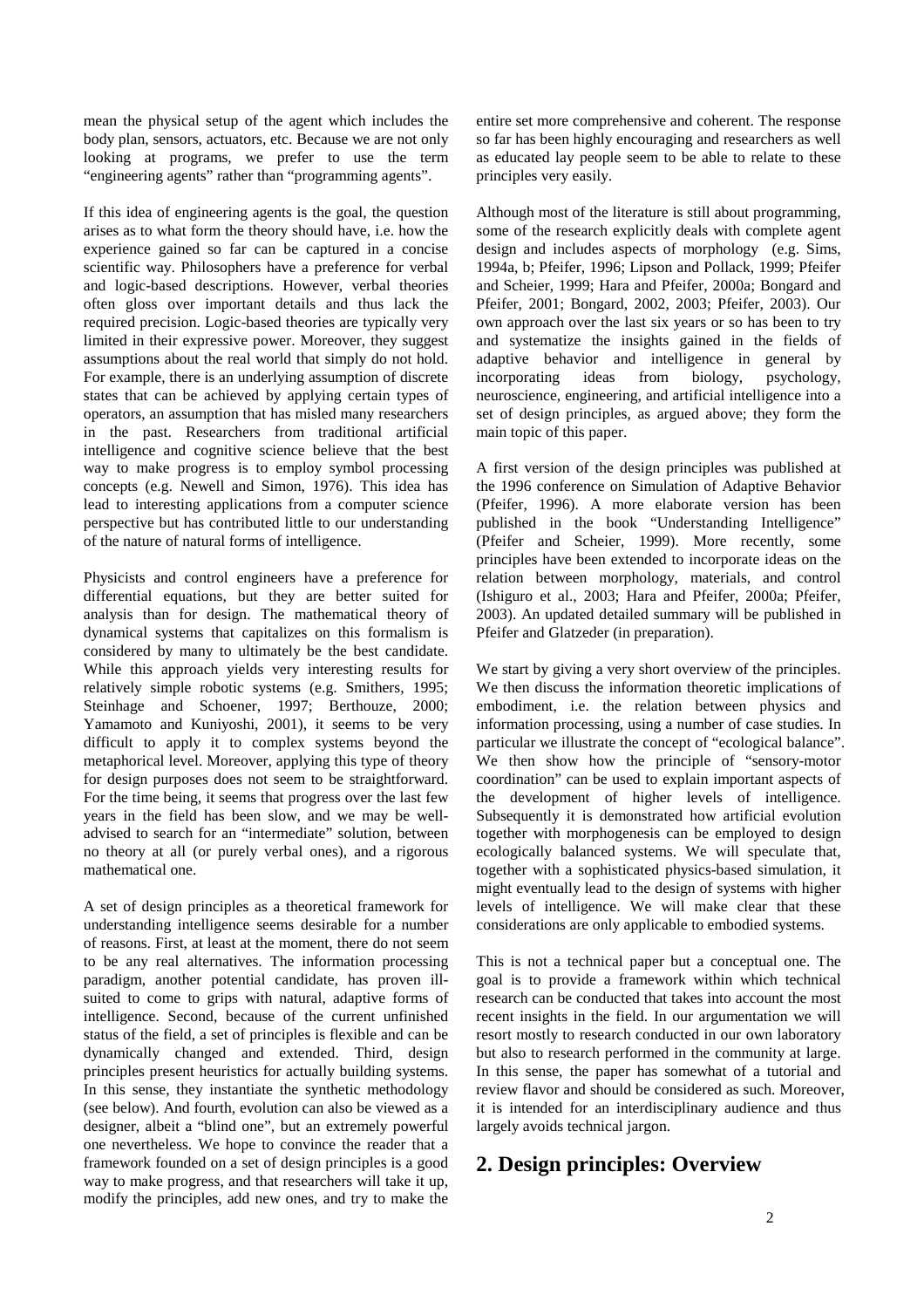There are, in essence, two different types of design principles: some are concerned with the general "philosophy" of the approach. We call them "design procedure principles", as they do not directly pertain to the design of the agents themselves but rather to the way of proceeding, to the methodology. Another set of principles is concerned more with the actual design of the agent. We use the qualifier "more" to express the fact that we are often not designing the agent directly but rather the initial conditions and the learning and developmental processes or the evolutionary mechanisms as we will elaborate later. The current overview will, for reasons of space, be very brief; a more extended version is forthcoming (Pfeifer and Glatzeder, in preparation).

**Table 1**: Overview of the design principles.

| Label      | <b>Name</b>                                  | <b>Description</b>                                                                                                    |
|------------|----------------------------------------------|-----------------------------------------------------------------------------------------------------------------------|
|            |                                              | Design procedure<br>principles                                                                                        |
| P-Princ. 1 | Synthetic<br>methodology                     | Understanding by building                                                                                             |
| P-Princ 2  | Emergence                                    | Systems should be designed<br>for emergence (for increased<br>adaptivity)                                             |
| P-Princ 3  | Diversity-<br>compliance                     | Tradeoff between exploiting<br>the givens and generating<br>diversity solved in<br>interesting ways                   |
| P-Princ 4  | Time<br>perspectives                         | Three perspectives required:<br>"Here and now".<br>ontogenetic, phylogenetic                                          |
| P-Princ 5  | Frame-of-<br>reference                       | Three aspects must be<br>distinguished: perspective,<br>behavior vs. mechanisms,<br>complexity                        |
|            |                                              | <b>Agent design principles</b>                                                                                        |
| A-Princ 1  | Three<br>constituents                        | ecological niche<br>(environment), tasks, and<br>agent must always be taken<br>into account                           |
| A-Princ 2  | Complete<br>agent                            | Embodied, autonomous,<br>self-sufficient, situated<br>agents are of interest                                          |
| A-Princ 3  | Parallel,<br>loosely<br>coupled<br>processes | Parallel, asynchronous,<br>partly autonomous<br>processes, largely coupled<br>through interaction with<br>environment |
| A-Princ 4  | Sensory-<br>motor<br>coordination            | Behavior sensory-motor<br>coordinated with respect to<br>target; self-generated<br>sensory stimulation                |

| A-Princ 5 | Cheap design          | Exploitation of niche and<br>interaction; parsimony                                                                                   |
|-----------|-----------------------|---------------------------------------------------------------------------------------------------------------------------------------|
| A-Princ 6 | Redundancy            | Partial overlap of<br>functionality based on<br>different physical processes                                                          |
| A-Princ 7 | Ecological<br>balance | Balance in complexity of<br>sensory, motor, and neural<br>systems: task distribution<br>between morphology,<br>materials, and control |
| A-Princ 8 | Value                 | Driving forces;<br>developmental mechanisms;<br>self-organization                                                                     |

*P-Princ 1***:** *The synthetic methodology principle*. The synthetic methodology, "understanding by building", implies on the one hand constructing a model – computer simulation or robot – of some phenomenon of interest (e.g. how an insect walks, how a monkey grasps a banana, how babies learn to make distinctions in the real world, or how we recognize a face in a crowd). On the other we want to abstract general principles from the constructed model (some examples are given below). The term "synthetic methodology" was adopted from Braitenberg's seminal book "Vehicles: Experiments in synthetic psychology" (Braitenberg, 1984).

*P-Princ 2: The principle of emergence*. If we are interested in designing adaptive systems we should aim for emergence. The term emergence is controversial, but we use it in a very pragmatic way, in the sense of not being preprogrammed. When designing for emergence, the final structure of the agent is the result of the history of its interaction with the – simulated or real world – environment. Strictly speaking, behavior is always emergent, as it cannot be reduced to internal mechanism only; it is always the result of a system-environment interaction. In this sense, emergence is not all-or-nothing phenomenon, but a matter of degree: the further removed from the actual behavior the designer commitments are made, the more we call the resulting behavior emergent. Systems designed for emergence tend to be more adaptive and robust. For example, a system specifying initial conditions and developmental mechanisms will automatically will automatically exploit the environment to shape the agent's final structure. Another example from locomotion (see below) is the exploitation of the intrinsic material properties of an agent: if the spring-like properties of the muscles are exploited, the details of the trajectories of the joints are emergent and need not be controlled.

*P-Princ 3: The diversity-compliance principle*. Intelligent agents are characterized by the fact that they are on the one hand exploiting the specifics of their ecological niche and on the other by behavioral diversity. In a conversation I have to comply with the rules of grammar of the particular language, and then I have to react to what the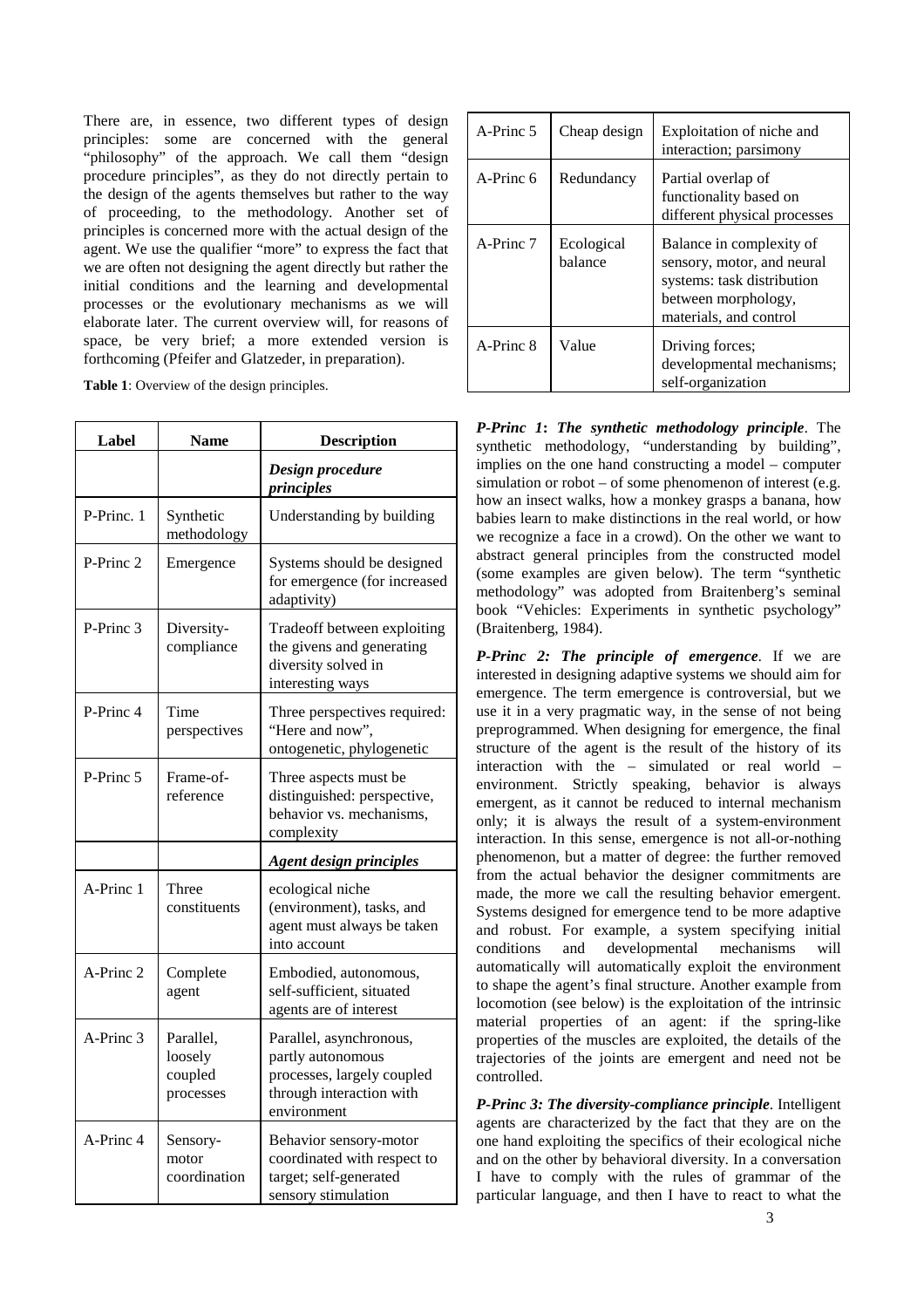other individual says, and depending on that, I have to say something different. Always uttering one and the same sentence irrespective of what the other is saying would not demonstrate great behavioral diversity. This principle or trade-off comes in many variations in cognitive science, i.e. the plasticity-stability tradeoff in learning theory (Grossberg 1995), assimilation-accommodation in perception (Piaget 1970), and exploration-exploitation in evolutionary theory (Eiben and Schippers 1998).

*P-Princ 4: The time perspectives principle*. A comprehensive explanation of behavior of any system must incorporate at least three perspectives: (a) stateoriented, or the "here and now", (b) learning and development, the ontogenetic view, and (c) evolutionary, the phylogenetic perspective. The fact that these perspectives are adopted by no means implies that they are separate. On the contrary, they are interdependent, but it is useful to tease them apart for the purpose of scientific investigation. Note the connection to the principle of emergence: if a time perspective can be explained as being emergent from another, we have a deeper kind of explanation. For example, if the "here and now" can be explained as being emergent from the ontogenetic one, this constitutes scientific progress.

*P-Princ 5: The frame-of-reference principle*. There are three aspects to distinguish between whenever designing an agent: (a) the perspective, i.e. are we talking about the world from the agent's, observer's, or designer's perspective; (b) behavior is not reducible to internal mechanism; trying to do that would constitute a category error; and (c) apparently complex behavior of an agent does not imply complexity of the underlying mechanism. Although it seems obvious that the world "looks" very different to a robot than to a human because the robot has completely different sensory systems than a human, this fact is surprisingly often ignored. Second, behavior cannot be completely programmed, but is always the result of a system-environment interaction. Again, it is surprising how often this obvious fact is ignored even by roboticists. And third, the complexity of the environment plays an essential role in the behavior and thus in the ways in which this complexity is perceived by an observer. Thus, behavioral complexity cannot be attributed to the agent alone, but to the agent-environment interaction (see the discussion of "Simon's Ant" in (Simon 1969); also (Seth 2002)).

*A-Princ 1: The three-constituents principle*. (a) The definition of the ecological niche (the environment), (b) the desired behaviors and tasks, and (c) the agent itself. The main point of this principle is that it would be a fundamental mistake to design the agent in isolation. This is particularly important because much can be gained by exploiting its physical and social environment.

*A-Princ 2: The complete agent principle*. The agents of interest are autonomous (a relative notion relating to the degree of independence of other agents), self-sufficient (i.e. they can sustain themselves over extended periods of

time), embodied (i.e. realized as physical systems), and situated (i.e. they can acquire information about the environment through their own sensory systems as a result of their interaction with the real world). This perspective, although extremely powerful and obvious, is not considered explicitly very often.

*A-Princ 3: The principle of parallel, loosely coupled processes*. Intelligence is emergent from an agentenvironment interaction based on a large number of parallel, loosely coupled processes that run asynchronously and are connected to the agent's sensorymotor apparatus. The term "loosely coupled" is used in contrast to hierarchically coupled processes in which there is a program calling a subroutine and the calling program has to wait for the subroutine to complete its task before it can continue. In that sense, this hierarchical control corresponds to very strong coupling. However, on a complete agent, there can be a very strong coupling of processes by the fact that the system is embodied: two joints coupled by a physical link (bones) are very strongly coupled as well. "Loosely coupled" also refers to the coupling through the interaction with the environment.<sup>1</sup>

*A-Princ 4: The principle of sensory-motor coordination*. All intelligent behavior (e.g. perception, categorization, memory) is to be conceived as sensory-motor coordination. This sensory-motor coordination, in addition to enabling the agent to interact efficiently with the environment, serves the purpose of structuring its sensory input. One of the powerful implications is that the problem of categorization in the real world is greatly simplified through the interaction with the real world because the latter supports the generation of "good" patterns of sensory stimulation, "good" meaning correlated, and stationary (at least for a short period of time). This principle is essential in the development of higher-level cognition (see below).

*A-Princ 5: The principle of cheap design*. Designs must be parsimonious, and exploit the physics and the constraints of the ecological niche. This principle is related to the diversity compliance principle in that it implies, for example, compliance with the laws of physics. An example are robots with wheels that exploit the fact that the ground is mostly flat (which is given, for example, in office environments).

*A-Princ 6: The redundancy principle*. Agents should be designed such that there is an overlap of functionality in the different subsystems. Examples are sensory systems where, for example, the visual and the haptic systems both deliver spatial information, but they are based on different physical processes (electromagnetic waves vs. mechanical touch). Merely duplicating components does not lead to

 $\overline{a}$ 

 $<sup>1</sup>$  In this case "indirectly coupled" might be the better term. For</sup> example, the legs in insect walking are partly coordinated through the interaction with the real world: if one leg is lifted, the force on all the other legs changes instantaneously, which can be exploited for coordination (Cruse et al. 2002).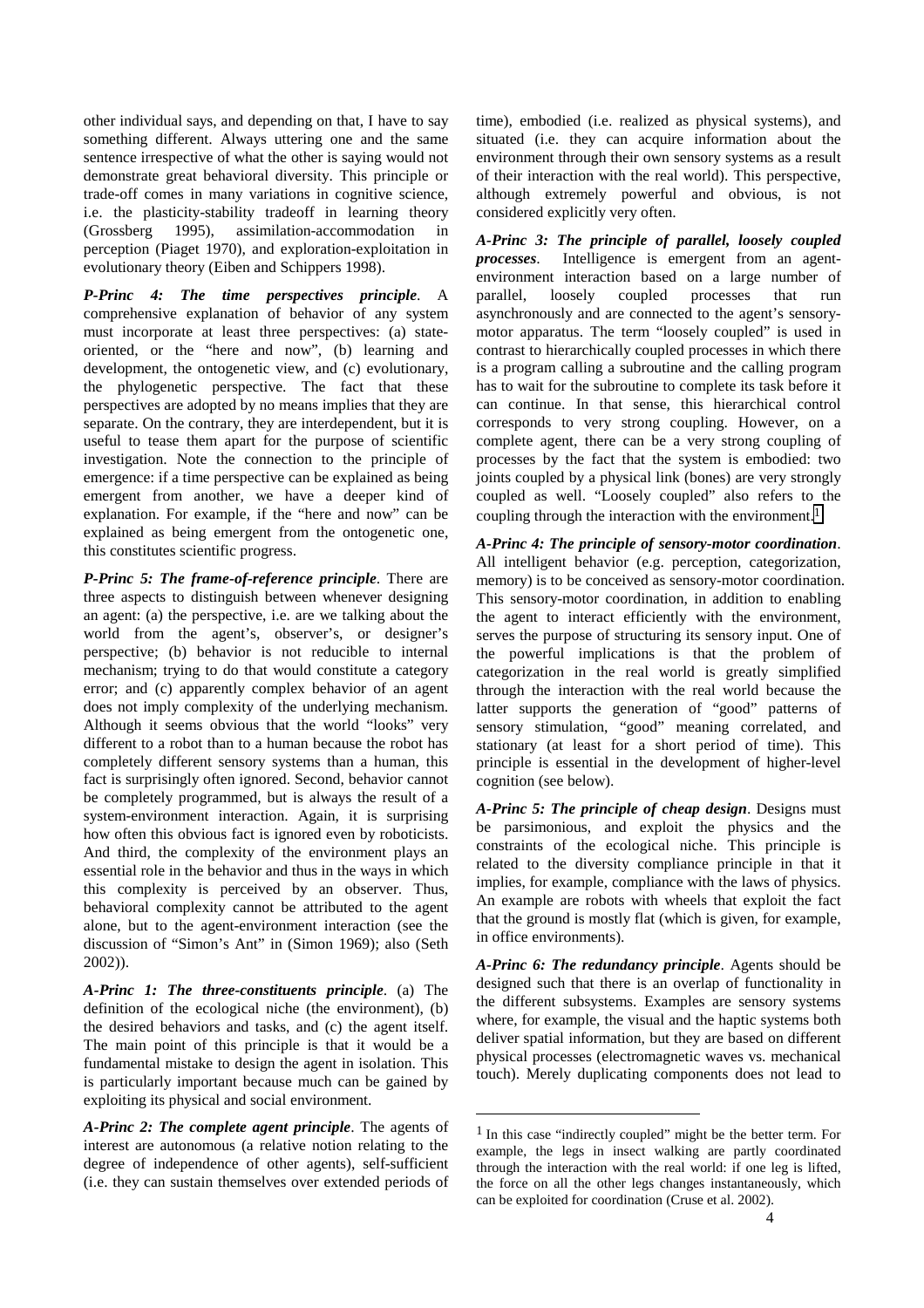useful redundancy; the partial overlap of functionality and the different physical processes are essential. Note that redundancy is required for diversity of behavior and to make a system adaptive. If there is a haptic system in addition to the visual one, the agent can also function in complete darkness, whereas one with 10 cameras ceases to function if the light goes out.

*A-Princ 7: The principle of ecological balance*. This principle consists of two parts: the first one concerns the relation between the sensory system, the motor system, and the neural control. The "complexity" of the agent has to match the complexity of the task environment, in particular: given a certain task environment, there has to be a match in the complexity of the sensory, motor, and neural system. The second is about the relation between morphology, materials, and control: given a particular task environment, there is a certain balance or task distribution between morphology, materials, and control (for references to both ideas, see, e.g. Hara and Pfeifer, 2000a; Pfeifer, 1996; Pfeifer, 1999, 2000; Pfeifer and Scheier, 1999). Often, if the morphology and the materials are right, control will be much cheaper. Because we are dealing with embodied systems, there will be two dynamics, the physical one or body dynamics and the control or neural dynamics. There is the important question of how the two can be coupled in optimal ways. The research initiated by Ishiguro and his colleagues (e.g. Ishiguro et al., 2003) promises deep and important pertinent insights. We will be giving examples of this principle later in the paper.

*A-Princ 8: The value principle*. This principle is, in essence, about motivation. It is about why the agent does anything in the first place. Moreover, a value system tells the agent whether an action was good or bad, and depending on the result, the probability of repetition of an action will be increased or decreased. Because of the unknowns in the real world, learning must be based on mechanisms of self-organization. There is a frame-ofreference issue in that values can be implicit or explicit. If an agent is equipped, say, with neural networks for Hebbian learning, we can, as outside observers, say that this constitutes value to the agent because in this way it can learn correlations, certainly a useful thing. If as a result of a particular action, a particular internal signal – neural or hormonal – is generated that modulates learning, we talk about an explicit value system (we adopted the term from Edelman, 1987).

The topic of value systems is central to agent design and must be somehow resolved. However, it seems that to date no generally accepted solutions have been developed. As this is not the central topic of this paper, we will not further elaborate on this issue. We anticipate that there will be a subset of principles devoted to precisely these issues.

Although it does capture some of the essential characteristics of adaptive systems, the set of principles described above is by no means complete. A series of principles for designing evolutionary systems and collective systems is currently under development.

As mentioned earlier, all these principles only hold for embodied systems; they could not possibly be applied in the context of traditional symbol processing systems. In this paper, we focus on the principles of ecological balance and sensory-motor coordination which lie at the heart of embodiment.

## **3. Information theoretic implications of embodiment**

There is a trivial meaning of embodiment, namely that "intelligence requires a body". In this sense, anyone using robots for his or her research is doing embodied artificial intelligence. It is also obvious that if we are dealing with a physical agent, we have to take into account gravity, friction, torques, inertia, energy dissipation, elasticity of materials, etc. However, there is a non-trivial meaning of embodiment, namely that there is a tight interplay between the physical and the information theoretic aspects of an agent. The design principles all directly or indirectly refer to this issue, but some focus specifically on this interplay, such as the principle of sensory-motor coordination (embodied interaction with the environment induces sensory-motor patterns); the principle of cheap design (proper embodiment leads to simpler and more robust control); the redundancy principle (proper choice and positioning of sensors leads to robust behavior); and the principle of ecological balance (capitalization of the relation between morphology, materials, and neural control). For the purpose of illustration we will focus on ecological balance and sensory-motor coordination in this paper. We proceed by presenting a number of case studies illustrating the application of these principles to designing adaptive behavior.

A short note on terminology is required here. We mentioned information theoretic implications of embodiment. What we mean is the effect of morphology, materials, and environment on neural processing, or better, the interplay between all of these aspects. The important point is that the implications are not only of a purely physical nature.

Whenever we have an embodied system, through the embodiment itself, all aspects of an agent – sensors, actuators, limbs, the neural system – are always highly connected: changes to one component will potentially affect every other component. From this perspective we should never treat, for example, sensory and motor systems separately. However, for the purpose of investigation and writing, we must isolate the components, but at the same time we must not forget to view everything in the context of the complete agent. Having said that, we now proceed with a few case studies, first focusing on the sensory side, then the motor side, and finally on their integration.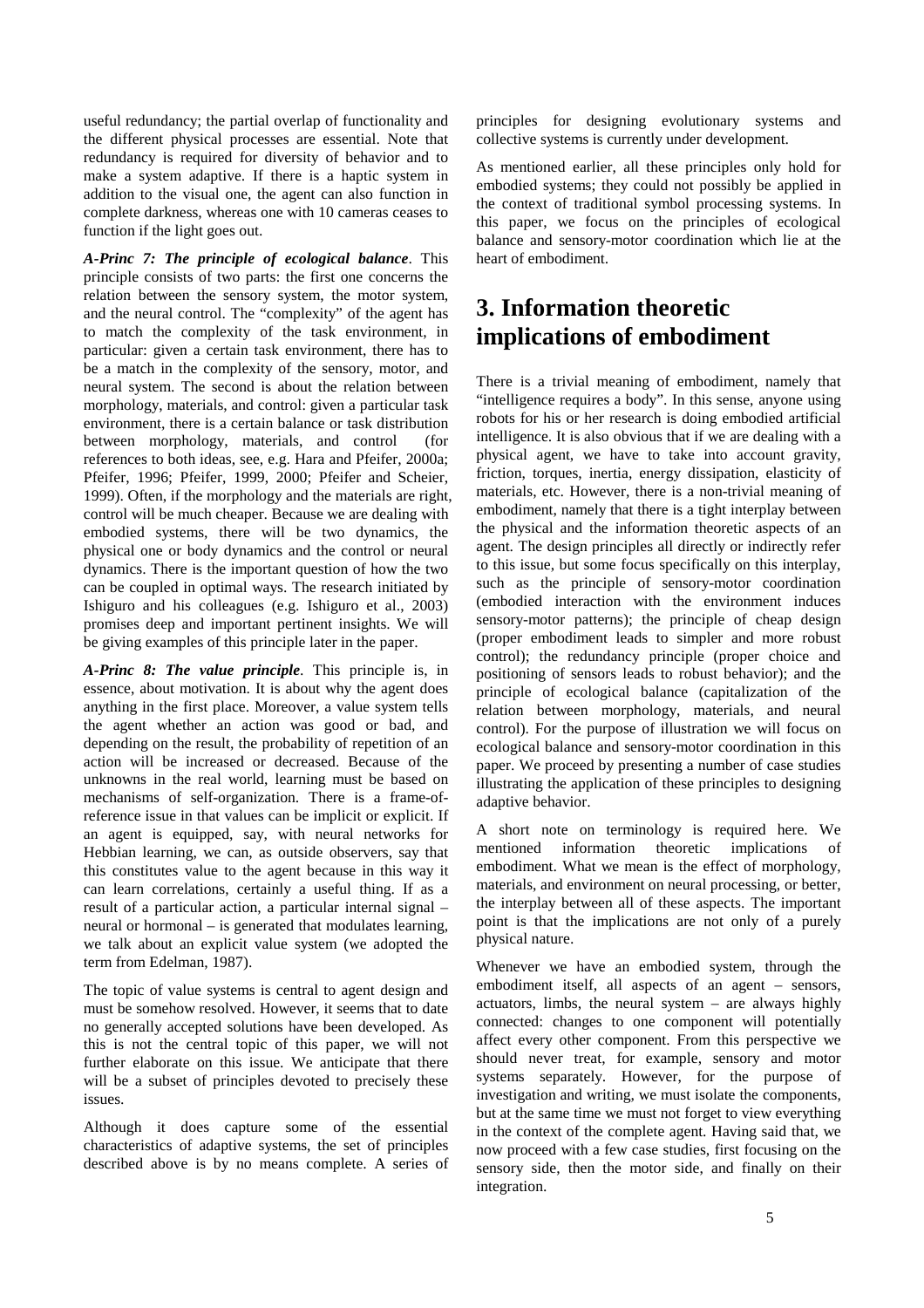#### **Sensory systems**

In previous papers we have investigated in detail the effect of changing sensor morphology on neural processing (e.g. Lichtensteiger and Eggenberger, 1999; Maris and te Boekhorst, 1996; Pfeifer, 2000a, b; Pfeifer and Scheier, 1999). Here we only summarize the main results; for details, the reader is referred to the literature.

The morphology of sensory systems has a number of important implications. In many cases, when the morphology of the sensory systems is suited for the particular task environment, more efficient solutions can be found. For example, it has been shown that for many tasks motion detection is all that is required. Motion detection can often be simplified even more if the lightsensitive cells are not spaced evenly, but if there is a nonhomogeneous arrangement. For example, Franceschini and his co-workers found that in the house fly the spacing of the facets in the compound eye is more dense toward the front of the animal (Franceschini et al., 1992). Allowing for some idealization, this implies that under the condition of straight flight, the same motion detection circuitry – the elementary motion detectors, or EMDs – can be employed for motion detection for the entire eye. Based on these ideas, Franceschini et al. built fully analog robots exploiting this non-homogeneous morphological arrangement. It can be shown that this arrangement, in a sense, compensates for the phenomenon of motion parallax. It has been shown in experiments with artificial evolution on real robots that certain tasks, e.g. keeping a constant lateral distance to an obstacle, can be solved by proper morphological arrangement of the ommatidia, i.e. frontally more dense than laterally (Lichtensteiger and Eggenberger, 1999).

There is an additional important implication of morphology. It can be shown, that – again for specific interactions – learning speed can be increased significantly by having the proper morphology (Lichtensteiger and Pfeifer, 2002). The reason this works is that through the particular arrangement of the facets and the specific interactions, sensory data with particular statistical distributions are generated that support learning. The interesting aspect of this experiment, in contrast to many other experiments on machine learning, is that no specific distributions of the input data are assumed, but that they are generated through the interaction with the environment, through a sensory-motor coupling.

Note that the sensor morphology alone does not tell us very much; it is only if we take the specific interaction with the environment into account (which includes the actions of the motor system as well), that we are able to understand the role of morphology in behavior.

Franceschini and Changeux also found that there is a vergence scanning mechanism that pulls the retina back and forth in the focal plane (Franceschini and Changeux,

1994). The functional role of this retinal movement is still open to investigation, but one purpose is clearly that it enhances the sensor's visual range. Shimoyama and his co-workers have designed and built a millimeter-scale model of a compound eye (Hoshino et al., 2000). Not only is there a non-homogeneous arrangement of the microlens array – ranging from 2 degrees between two "ommatidia" in the center, to 6 degrees at the periphery – but there is active scanning in that the retina can be moved back and forth.

Note that in this case, there is generation of sensory data through a sensory-motor coordination: as the retina is moved back and forth, data are generated that enable the organism to cover the area directly in front of the fly that would be otherwise inaccessible (for motion detection) for geometric reasons. Once again, we see the importance of the motor system for the generation of sensory signals, or more generally for perception. It should also be noted that these motor actions are physical processes, not computational ones, but they are computationally relevant, or put differently, relevant for neural processing. This is another demonstration that not all physical actions can be replaced by computation.

Not only do the retinas of insects have non-homogeneous morphology, but the retinas of mammals, including humans, are heterogeneous as well: the spacing in the center is more dense than on the periphery, which is unlike standard cameras in which the distribution of the lightsensitive cells is homogeneous. One of the reasons why animals can process visual signals so rapidly is that the retina already does a lot of pre-processing before the signals are sent on for further processing. This massively parallel peripheral processing ability is crucial to achieve real-time behavior. And in order to do this processing, morphology has to be exploited. This idea is also exploited in the design of artificial retinas and has a long history, as well as generally in the field of space-variant sensing (e.g. Ferrari et al., 1995).

We now turn to the motor system.

#### **Motor systems**

In this section we present three case studies, the "passive dynamic walker", "Stumpy", and the quadruped "Puppy" that can all be used to explain the concept of "ecological balance" as well as the principle of "cheap design". While the passive dynamic walker has no actuation, "Stumpy" and the quadruped "Puppy" are equipped with simple artificial muscles.

#### *The passive dynamic walker*

The passive dynamic walker which goes back to McGeer (1990a, b), illustrated in figure 1a, is a robot (or, if you like, a mechanical device) capable of walking down an incline without any actuation and without control. In other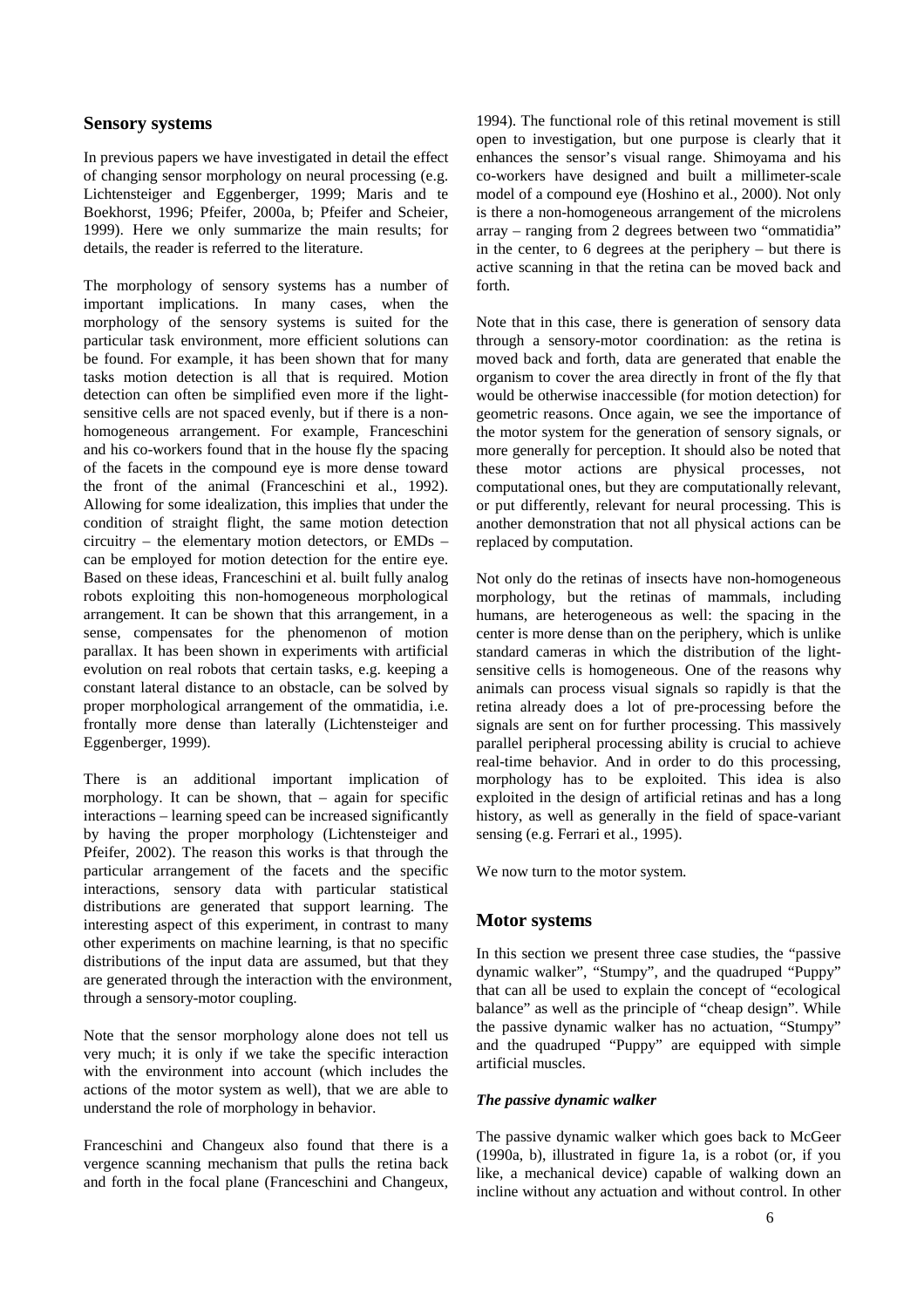words, there are no motors and there is no microprocessor on the robot; it is brainless, so to speak. In order to achieve this task the dynamics of the robot, its body and its limbs, must be exploited. This kind of walking is very energy efficient and there is an intrinsic naturalness to it. However, its "ecological niche" (i.e. the environment in which the robot is capable of operating) is extremely narrow: it consists only of inclines of certain angles. Energy-efficiency is achieved because the leg movements are entirely passive, driven only by gravity in a pendulumlike manner. To make this work, a lot of attention was devoted to morphology and materials. For example, the robot is equipped with wide feet of a particular shape to constrain lateral motion, soft heels to reduce instability at heel strike, counter-swinging arms to negate yaw induced by leg swinging, and lateral-swinging arms to stabilize side-to-side lean (Collins et al., 2001).



**Figure 1**. Two approaches to robot building. (a) The passive dynamic walker by Steve Collins (Collins et al., 2001), (b) the Honda robot Asimo.

A different approach has been taken by the Honda design team. There the goal was to have a robot that could perform a large number of different types of movements. The methodology was to record human movements and then to reproduce them on the robot which leads to a relatively natural behavior of the robot. On the other hand control – or the neural processing, if you like – is extremely complex and there is no exploitation of the intrinsic dynamics as in the case of the passive dynamic walker. The implication is also that the movement is not energy efficient. It should be noted that even if the agent is highly complex, like the Honda robot, there is nothing in principle that prevents the exploitation of its passive dynamics. In human walking for example – and humans are certainly highly complex systems – the forward swing of the leg is largely passive as well. Of course, the Honda robot can do many things like walking up and down stairs, pushing a cart, opening a door, etc., implying that its ecological niche is considerably larger than that of the passive dynamic walker.

In terms of the design principles, this case study illustrates the principles of cheap design and ecological balance. The passive dynamic walker fully exploits the fact that it is always put on inclines that provide its energy source and

generates the proper dynamics for walking. Loosely speaking, we can also say that the control task, the neural processing, is taken over by having the proper morphology and the right materials. In fact, the neural processing reduces to zero. At the same time, energy efficiency is achieved. However, if anything is changed, e.g. the angle of the incline, the agent ceases to function. This is the trade-off of cheap design. In order to make it adaptive, we would have to add redundancy. There is no contradiction between cheap design and redundancy: even highly redundant systems such as humans exploit the givens of an ecological niche (e.g. gravity, friction, motion parallax).

Even though the passive dynamic walker is an artificial system (and a very simple one), it has a very natural feel to it. The term "natural" not only applies to biological systems, but artificial systems also have their intrinsic natural dynamics. Perhaps the natural feel comes from the exploitation of the dynamics, e.g. the passive swing of the leg.

In conclusion, as suggested by the principle of ecological balance, there is a kind of trade-off or balance: the better the exploitation of the dynamics, the simpler the control, and the less neural processing will be required.

#### *Muscles – control from materials*

The passive dynamic walker had no actuation. However, the energy efficiency of this approach can be preserved by incrementally adding actuation. This has been done by Martijn Wisse and his colleagues at Delft University in Holland (Wisse and Frankenhuyzen, 2003) in the construction of the almost passive dynamic walking robot "Mike". Mike uses pneumatic actuators, which is a kind of artificial muscle: it consists of a rubber tube embedded in a fabric and contracts when air pressure is applied (more about artificial muscles below). We now present two case studies where very simple types of artificial "muscles" are used, which employ elastic materials (in "Stumpy" and in the springs of the quadruped "Puppy").

**Cheap diverse locomotion – "Stumpy":** Recently, there has been an increased interest in applying and further investigating these ideas through the construction of robots. An illustrative example is the walking and hopping robot Stumpy (Iida et al., 2002; Paul et al., 2002) (figure 3). Stumpy's lower body is made of an inverted "T" mounted on wide springy feet. The upper body is an upright "T" connected to the lower body by a rotary joint, the "waist" joint, providing one degree of freedom in the frontal plane. The horizontal beam on the top is weighted on the ends to increase its moment of inertia. It is connected to the vertical beam by a second rotary joint, providing one rotational degree of freedom, in the plane normal to the vertical beam, the "shoulder" joint. Stumpy's vertical axis is made of aluminum, while both its horizontal axes and feet are made of oak wood.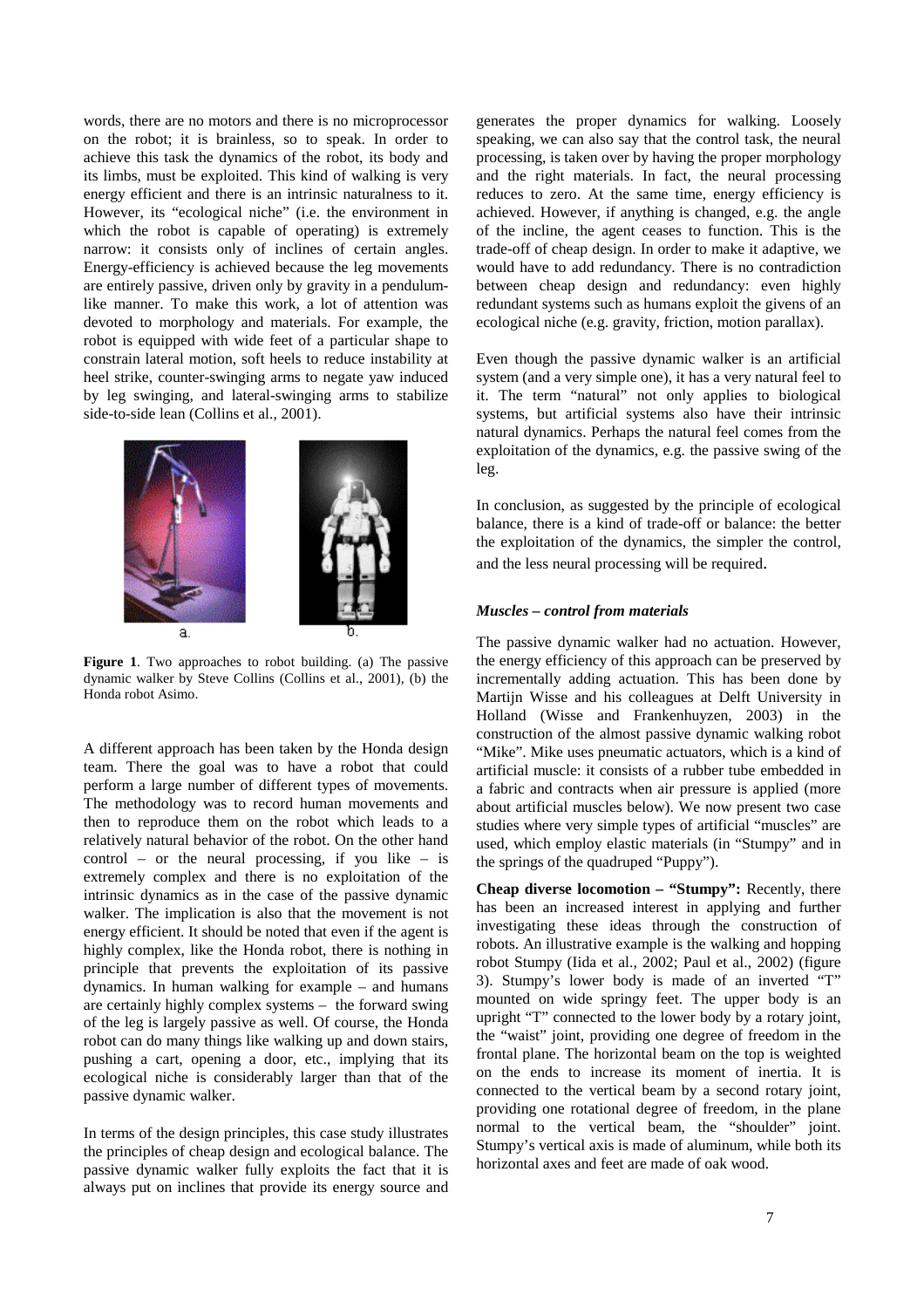Although Stumpy has no real legs or feet, it can locomote in many interesting ways: it can move forward in a straight or curved line, it has different gait patterns, it can move sideways, and it can turn on the spot. Interestingly, this can all be achieved by actuating only two joints with one degree of freedom each. In other words, control is extremely simple – the robot is virtually "brainless". The reason this works is because the dynamics, given by its morphology and its materials (elastic, spring-like materials, surface properties of the feet), is exploited in clever ways. There is a delicate interplay of momentum exerted on the feet by moving the two joints in particular ways (for more detail, see Iida et al., 2002 and Paul et al., 2002).



**Figure 2**. The dancing, walking, and hopping robot Stumpy. (a) Photograph of the robot. (b) Schematic drawing (details, see text).

Let us briefly summarize the ideas concerning ecological balance, i.e. the interplay between morphology, materials, and control. First, given a particular task environment, the (physical) dynamics of the agent can be exploited which leads not only to a natural behavior of the agent, but also to higher energy-efficiency. Second, by exploiting the dynamics of the agent, control can often be significantly simplified while maintaining a certain level of behavioral diversity. Third, materials have intrinsic control properties. And fourth, because ecological balance is exploited, Stumpy displays a surprisingly diverse behavior (dancing, walking, and hopping in different ways). In this sense, Stumpy also illustrates the diversity-compliance principle: on the one hand, it exploits the physical dynamics in interesting ways and on the other it displays high diversity.

**Cheap, rapid locomotion – the quadruped "Puppy":** Another case study that nicely illustrates the principle of ecological balance, is the quadruped "puppy" developed by Iida (Iida and Pfeifer, submitted).

One of the fundamental problems in rapid locomotion is that the feedback control loops, as they are normally used in walking robots, can no longer be used as the response times are too slow. One way to go about this problem is to try and eliminate as much as possible the need for sensory feedback. How this can be done is demonstrated in what follows. In addition, it is shown how rapid locomotion can be achieved through slow but powerful actuation. One of the fascinating aspects of the quadruped "Puppy" is that

not only fast but also robust locomotion can be achieved with no sensory feedback.

The design of "Puppy" was inspired by biomechanical studies. Each leg has two standard servomotors and one springy passive joint. It carries eight motors, batteries, and a micro-controller. To demonstrate a bounding gait using this robot, we applied a synchronized oscillation based control to four motors in the hip and shoulder (the motors in the elbows and knees are not used for this experiment), where each motor oscillates through sinusoidal position control. No sensory feedback is used for this controller except for the internal local feedback for the servomotors.



**Figure 3.** The quadruped "Puppy". (a) Picture of entire "puppy". (b) Diagram showing joints, servomotor actuated joints [circles with crosses], and flexible spine [dotted line]. (c) The spring system in the hind legs.

 The legs exhibit simple oscillations, but in the interaction with the environment, through the interplay of the spring system, the flexible spine (note that the battery is attached to the elastic spine which provides precisely the proper weight distribution), and gravity, a natural quadrupedal gait occurs, which includes periods in which all four legs are off the ground: in other words, there is a clear distinction between a stance and a flight phase. The system has self-stabilizing characteristics: there are no sensors on the robot.

We found that this successful demonstration of bounding behavior relies strongly on the underlying mechanism of self-stabilization. The control of the robot is extremely simple: the controller does not distinguish between the stance/flight phase, acceleration, or inclination. Nevertheless, the robot maintains a stable periodic gait by properly exploiting its intrinsic dynamics. It is interesting to note that the foot-ground contact must exhibit little friction in order for this self-stabilization to work.

The self-stabilization property can now be used to control forward velocity by simply varying a single phase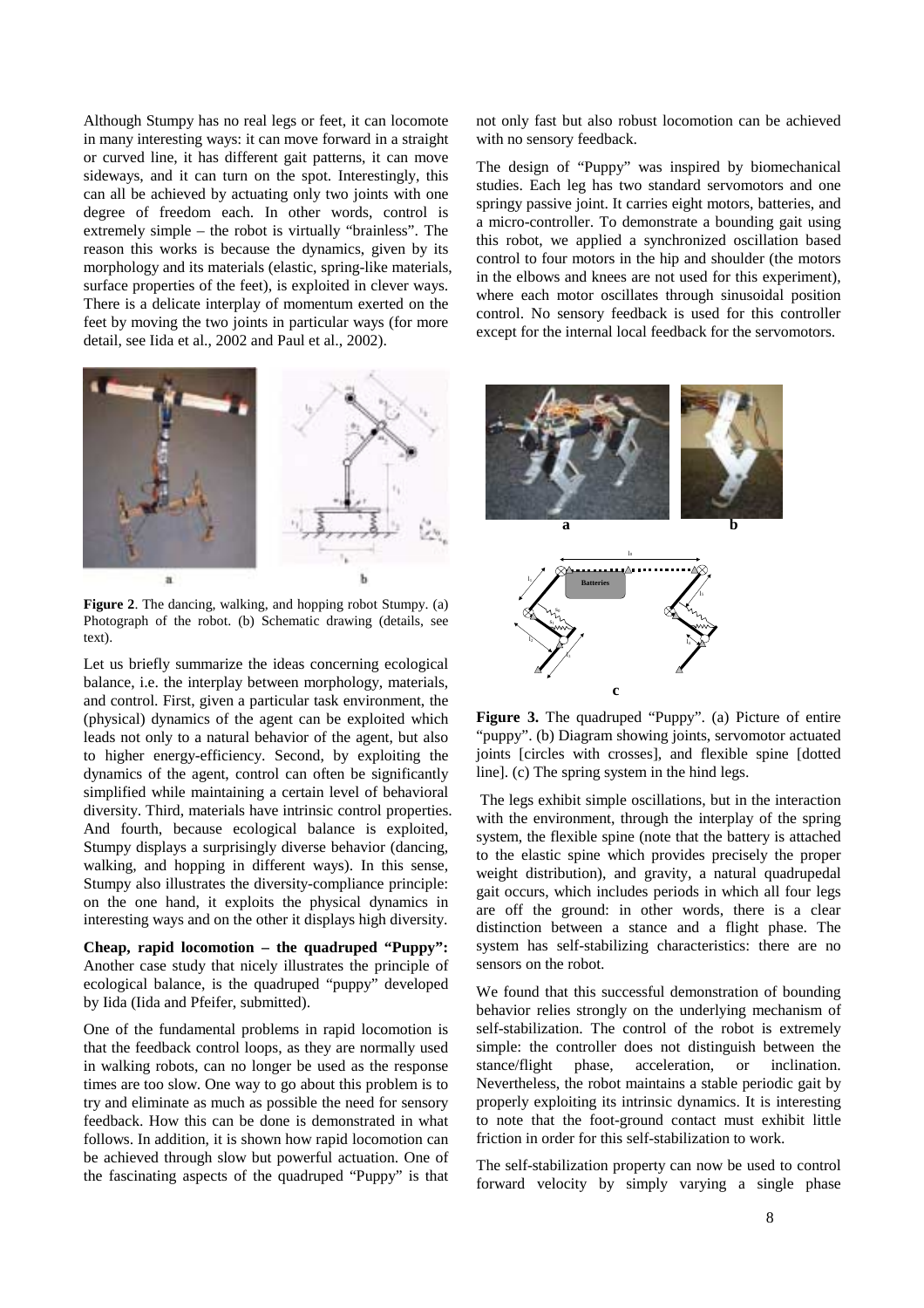parameter of the oscillation, i.e. a temporal delay between the fore and hind leg motors (the speed can vary between 20 and 50cm/sec). This is a nice illustration of the necessity of ecological balance in an adaptive agent. There are a number of other parameters which could control the forward velocity apart from the phase such as oscillation frequency, amplitude, and the spring constants (if possible). However, an important aspect here is that an indirect parameter, e.g. the phase, could be used for the control of the forward velocity.

This case study demonstrates that complicated and sophisticated designs typically employed in mechatronics are not always required in order to achieve behavioral diversity. Rather, the interaction of body dynamics (as determined by materials and mass distribution), environment (friction, shape of the ground), and control (amplitude, frequency) can be exploited for control purposes.

**Reaching and grasping – sensory-motor coordination:**  Let us pursue the idea of exploiting the dynamics a little further. Most robot arms available today work with rigid materials and electric motors. Natural arms, by contrast, are built of muscles, tendons, ligaments, and bones, materials that are non-rigid to varying degrees. All of these materials have their own intrinsic properties such as mass, stiffness, elasticity, viscosity, temporal characteristics, damping, and contraction ratio to mention but a few. These properties are all exploited in interesting ways in natural systems. For example, there is a natural position for a human arm which is determined by its anatomy and by these properties. Reaching for and grasping an object like a cup with the right hand is normally done with the palm facing left, but could also be done – with considerable additional effort – the other way around. Assume now that the palm of your right hand is facing right and you let go. Your arm will immediately turn back into its natural position. This is not achieved by neural control but by the properties of the muscle-tendon system: in a sense the system acts like a spring – the more you stretch it, the more force you have to apply and if you let go the spring returns to its resting position. Also, the human arm exhibits intrinsic damping. Normally reaching equilibrium position and damping is conceived of in terms of electronic (or neural) control, whereas in this case, this is achieved (mostly) through the material properties. Or put differently, the morphology (the anatomy), and the materials provide physical constraints that make the control problem much easier – at least for the standard kinds of movements. The main task of the brain, if you like, is to set the material properties of the muscles, the spring constants. Once these constraints are given, the control task is much simpler.

These ideas can be transferred to robots. Many researchers have started building artificial muscles (for reviews of the various technologies see, e.g., Kornbluh et al., 1998 and Shahinpoor, 2000) and used them on robots, as illustrated in figure 2. ISAC, a "feeding robot", and the artificial hand by Lee and Shimoyama use pneumatic actuators, Cog the series elastic actuators, and the Face Robot shape memory alloys.



**Figure 4.** Robots with artificial muscles. (a) The service robot ISAC by Peters (Vanderbilt University) driven by McKibben pneumatic actuators. (b) The artificial hand by Lee and Shimoyama (University of Tokyo), driven by pneumatic actuators. (c) The humanoid robot Cog by Rodney Brooks (MIT AI Laboratory), driven by series-elastic actuators. (d) The "Face Robot" by Kobayashi, Hara, and Iida (Science University of Tokyo), driven by shape-memory alloys.

Facial expressions also provide an interesting illustration for our point about material properties. If the facial tissue has the right sorts of material properties in terms of elasticity, deformability, stiffness, etc., the neural control for the facial expressions becomes much simpler. For example, for smiling, although it involves the entire face, the actuation is very simple: the "complexity" is added by the tissue properties. Another highly desirable property that one gets for free if using the right kinds of artificial muscles is passive compliance: if an arm, for example, encounters resistance it will yield elastically rather than pushing harder. In the case of the pneumatic actuators this is due to the elastic properties of the rubber tubes.

The important point here is that we are not simply replacing one type of actuator – an electrical motor – by a different type. This would not be very interesting. The point is that the new type of actuator  $-$  e.g. a pneumatic one – has intrinsic physical properties such as elasticity and damping that can be exploited by the neural control.

In section 2 we postulated a set of design principles for adaptive motion. The principle of ecological balance, for example, tells us that given a particular task environment, there is an optimal task distribution between morphology, materials, and control. The principle of emergence asks the question of how a particular "balance" has emerged: how it has come about. In the study of biological systems, we can speculate about this question. However, there is a possibility of systematically investigating this balance, by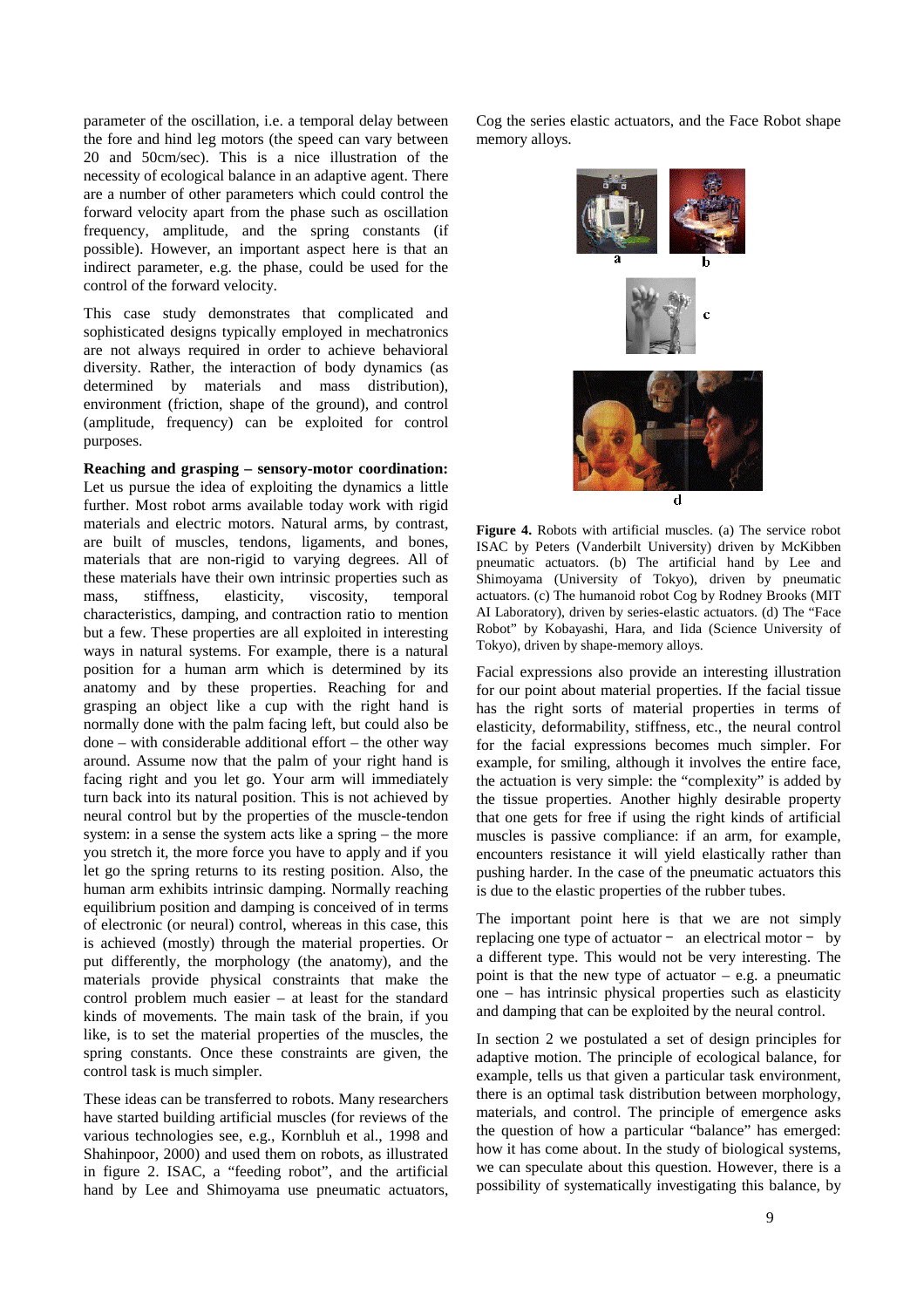using artificial evolution and morphogenesis. Pertinent experiments promise a deeper understanding of these relationships. We also postulated the principle of "sensory-motor coordination." A fascinating question would be whether evolved agents would employ this principle. There is some evidence that this is indeed the case (e.g. Beer, 1996; Nolfi and Floreano, 2001; Pfeifer and Scheier, 1999). The remainder of this paper will be devoted to exploring the design principles in an evolutionary context.

## **4. Designing embodied agents using artificial evolution and morphogenesis**

Using artificial evolution for design has a tradition in the field of evolutionary robotics (Nolfi and Floreano, 2001). The standard approach is to take a particular robot and use an evolutionary algorithm to evolve a controller for a particular task. However, if we want to explore ecological balance we must include morphology and materials into our evolutionary algorithms.

The problem with including morphology and materials is that the search space which is already very large for control architectures increases exponentially. Moreover, if sophisticated shapes and sensors are to be evolved, the length of the genome which is required for encoding these shapes will grow very large and there is no hope that anything will ever converge on a good solution.

This issue can be approached in various ways; here we just mention two. The first which we will not further discuss in this paper is to parameterize the shapes, thus introducing designer biases as to the types of shapes that are possible. An example that has stirred a lot of commotion in the media is provided by Lipson and Pollack's robots that were automatically produced (Lipson and Pollack, 2000). They decided that the morphology would consist of rods to which different types of joints could be attached. Rods can, for example, be parameterized as length, diameter, and material constants etc., thus limiting the space of possible shapes, or in other words, the types of morphologies. Then the search space, even though it is still large, becomes manageable. While this example is impressive, it still implies a strong designer bias. If we want to explore different types of morphologies, we want to introduce as little designer bias as possible. This can be done using ideas from biology, such as genetic regulatory networks.

#### *The mechanics of artificial genetic regulatory networks*

Here we provide only a non-technical introduction to genetic regulatory networks (for details, see, e.g. (Bongard and Pfeifer 2001), or (Bongard 2002, 2003)). It should be stressed that although this computational system is biologically inspired, it does not constitute a biological model; rather, it is a system in its own right. Also, when

we use biological terminology, e.g. when we say that "concentrations of transcription factors regulate gene expression", this is meant metaphorically.

The basic idea is the following. A genetic algorithm is extended to include ontogenetic development by growing agents from genetic regulatory networks. In the example presented here, agents are tested for how far they can push a large block (which is why they are called "block pushers"). Figure 4a shows the physically realistic virtual environment. The fitness determination is a two-stage process: the agent is first grown and then evaluated in its virtual environment. Figure 4b illustrates how an agent grows from a single cell into a multicellular organism.



**Figure 5.** Examples of Bongard's "block pushers". (a) An evolved agent in its physically realistic virtual environment. (b) growth phase starting from a single cell, showing various intermediate stages (last agent after 500 time steps). Spheres with different shading indicate differentiation.

The algorithm starts with a string of randomly selected floating point numbers between 0 and 1. A scanning mechanism determines the location of the genes. Each gene consists of 6 floating point numbers which are the parameters that evolution can modify. They are explained in figure 5. There are transcription factors that only regulate the activity of other genes, there are transcription factors for morphology, and for neuronal growth. Whenever a gene is "expressed", it will diffuse a transcription factor into the cell from a certain diffusion site. The activity of this genetic regulatory network leads to particular concentrations of the transcription factors to which the cell is sensitive: whenever a concentration threshold is exceeded, an action is taken. For example, the cell may increase or decrease in size, if it gets too large, it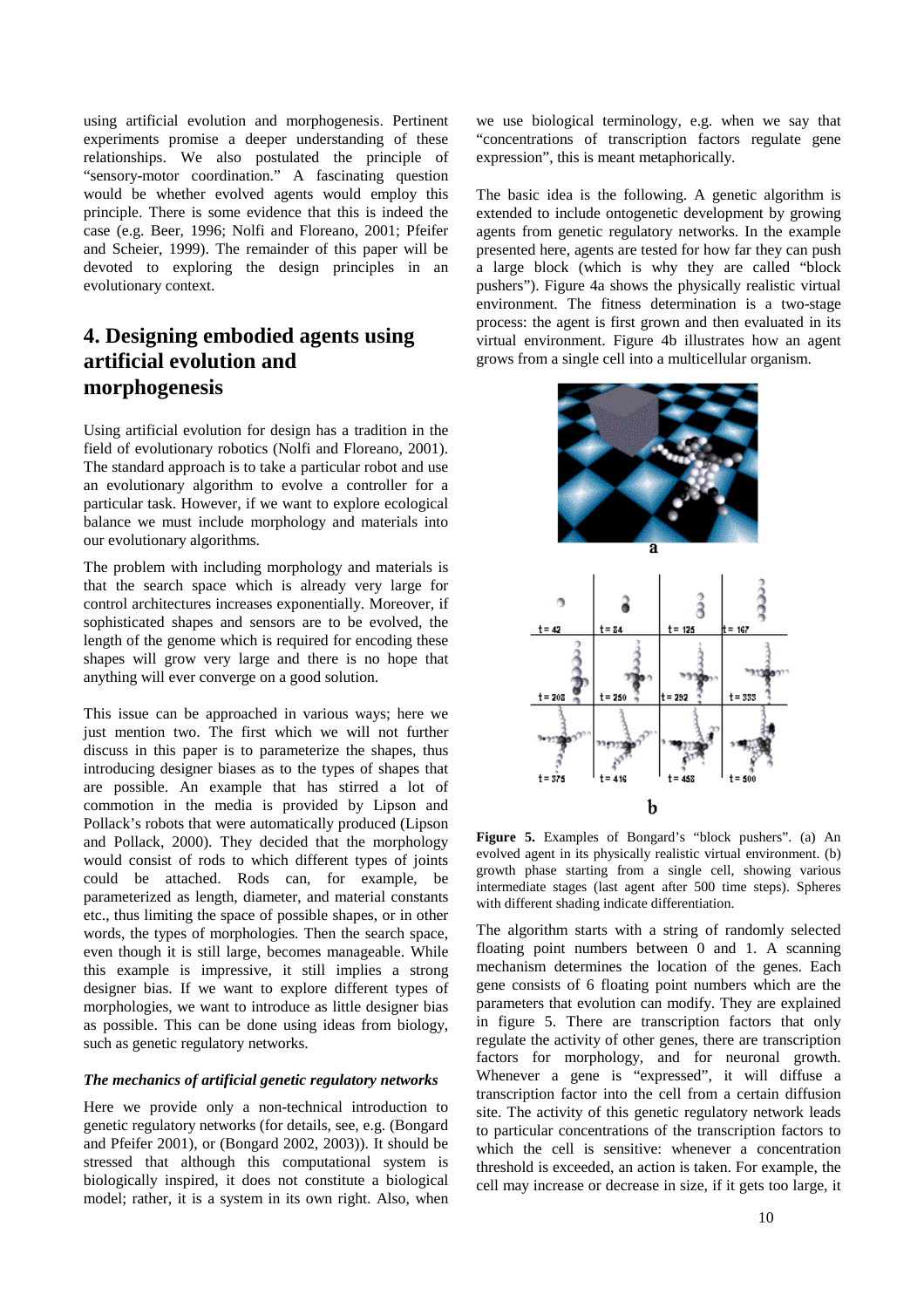will split, the joint angles can be varied, neurons can be inserted, connections added or deleted, structures can be duplicated, etc. The growth process begins with a single unit into which "transcription factors" are injected (which determines the primary body axis). Then it is left to the dynamics of the genetic regulatory network. The resulting phenotype is subsequently tested in the virtual environment. Over time, agents evolve that are good at pushing the block.



Figure 6. The mechanisms underlying the genetic regulatory networks. (a) Genes on the genome. Which regions are considered to be genes is determined by an initial scanning mechanism (values below 0.1 are taken as starting positions). (b) and (c) An example of a particular gene. Nc means "non-coding" region, Pr is a promoter site (start of gene), P1 through P6 are the parameters of the gene. P1: the transcription factor (TF) that regulates the expression of this gene (there are 20 different regulatory TSs, so this value is rounded into the range [0,19]. P2: the TF the gene emits if expressed (there are 43 TFs [20 regulatory and 23 that cause phenotypic change], so this value is rounded into the range [0,42]). P3: the diffusion site, i.e. the location in the cell from which the TF is diffused. P4: the quantity of TF emitted by this gene, if expressed. P5, P6: lower and upper bounds of the regulatory TF concentrations for which the gene is expressed.

#### *Emergence – the achievements of artificial evolution and morphogenesis*

Although simple in their basic form, these mechanism lead to an interesting dynamics and produce fascinating results. Here are some observations: (1) Organisms early on in evolution are typically smaller than those of later generations: evolution discovers that in order to push a block of large size, it is necessary to have a large body. In other words, evolution had to manipulate morphology in order to achieve the task. (2) Evolution comes up with means of locomotion. In small creatures, these are very local reflex-like mechanisms distributed through the entire organism. Larger creatures tend to have additional tentacles that can be used to push against the block, which requires a similar kind of control. This is in fact an instance of the equivalent of what is termed "exaptation" in biology: the exploitation of structures for a new function (in this case pushing with a tentacle) that were originally evolved for a different purpose (in this case locomotion). Because they have been created by artificial evolution and morphogenesis, they are, in some sense, ecologically balanced (for this particular task environment). (3) There is no direct relation between genotype length and phenotypic fitness – the two are largely dissociated. But of course, very short genomes can not produce highly complex phenotypes. (4) There is

functional specialization, i.e. cells differentiate into units containing both sensors and actuators (the white colored cells in figure 5), cells that only contain sensors but no actuators (gray coloring), or cells not containing anything, thus only providing passive structural support (black coloring). (5) There is repeated structure, i.e. some combination of cells occur in slightly modified form in various places on the agent. As can be seen in Figure 5, there is always a white sphere followed by a light gray one at the end of the tentacles. Inspection of the specific neural patterning in these pairs of spheres shows that they differ to some extent from one another. An example from biology is fingers that are similar but exhibit graded differences. (6) Some genes specialize to become "master regulatory genes", i.e. they regulate the activity of other genes. Thus, to an outside observer, it looks as if a hierarchical structure were evolving in the regulatory network. Note that this hierarchy is emergent and results from a "flat" dynamical system. Thus, it can change at a later point in time, unlike "structural" hierarchies. Again, metaphorically speaking, artificial evolution has discovered how to manage complexity, i.e. by evolving a hierarchical organization. It is important to mention that this has all been "discovered" by simulated evolution and has not been programmed into the system. Stated differently, it is emergent from the mechanisms of simulated evolution and genetic regulatory networks.

The work of Eggenberger (1997, 1999) is among the first to employ genetic regulatory networks to model growth processes in computational systems. He succeeded in evolving three-dimensional shapes. As in the case of Bongard's system, the resulting shape (or organism) is emergent from a complex dynamical system. Artificial evolution not only shapes the agent's morphology and neural controller, but the interaction between its morphology, controller, and its environment, i.e. its ecological balance.

## **4. Discussion and conclusions**

We have argued that there is still a lack of consensus in the field of adaptive behavior on its theoretical foundations. By employing design principles we have attempted to take a first step in the direction of providing a coherent framework for design. In the present form we have proposed the principles and have argued why they are plausible. The passive dynamic walker, the quadruped "Puppy", and "Stumpy" provide illustrations of the principles of cheap design and ecological balance.

While this is acceptable and interesting, the design principles would be much more compelling and powerful if they could be demonstrated to emerge from an evolutionary process (which is one of the messages of the principle of emergence). Using the principles of genetic regulatory networks, we have worked out methods by which entire agents can be evolved, including their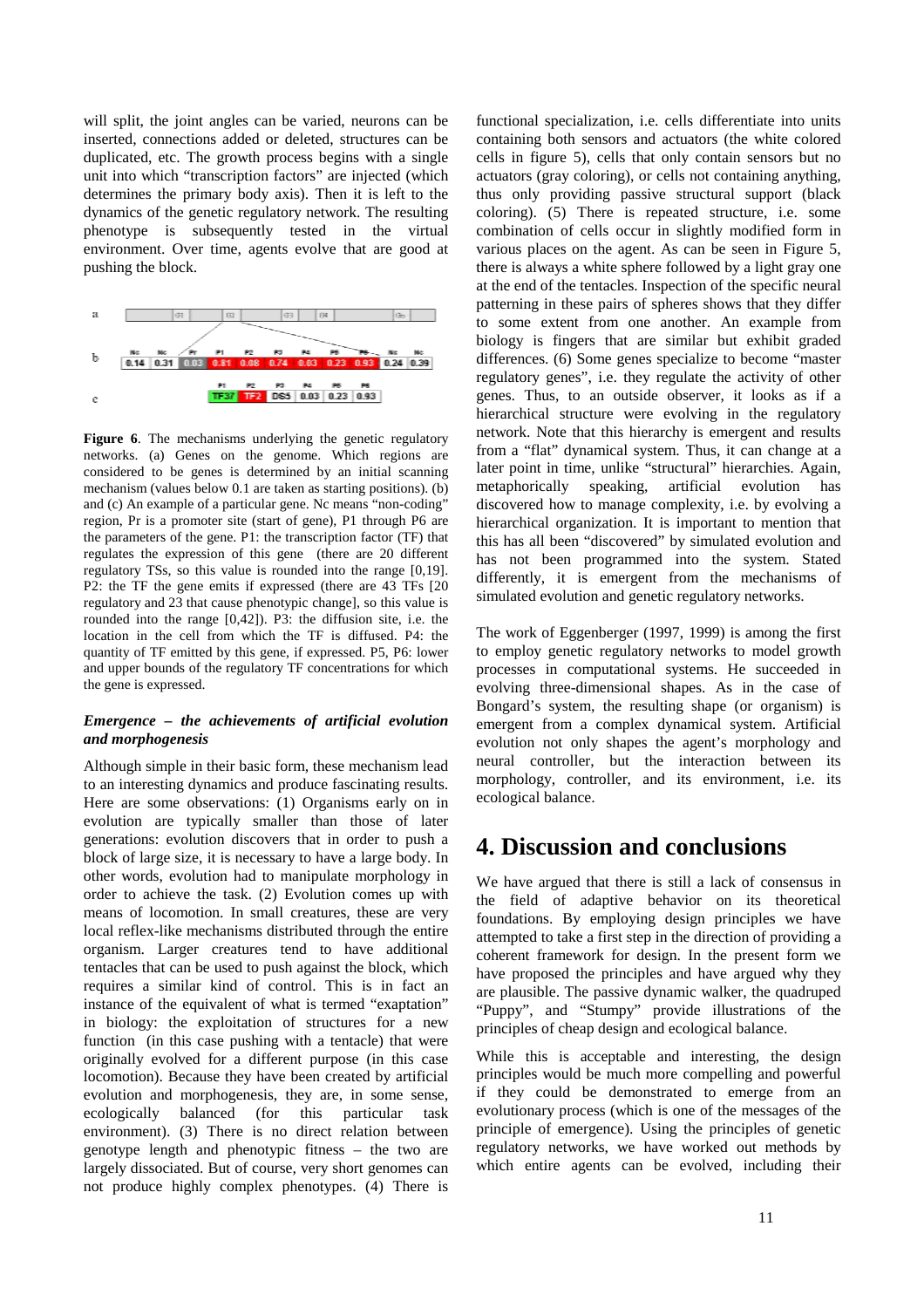morphology, their material properties, and their control systems.

There are a number of limitations of this approach that we will put on the research agenda for the coming years. One is the incorporation of interaction with the environment during ontogenetic development. Moreover, the "rewrite rules" borrowed from Gruau's cellular encoding algorithm (Gruau, 1994) for neuronal growth will be replaced by more biological mechanisms. Third, instead of defining a fitness function, we will turn to "open-ended evolution" where the survival of the individual is the sole criterion. This requires the definition of pertinent resources such as energy supply, blood sugar level, operating temperature, etc. that need to be maintained. Fourth, we need to incorporate the variation of material properties into the evolutionary algorithm, so that this aspect can be studied as well. As we have seen earlier, material properties are essential as they can be exploited and often lead to more simple and robust control (see, for example, the case study on the quadruped "Puppy"). And last but not least, we need to be able to increase the complexity of our task environments which requires much more computational power. The incorporation of realistic and sophisticated physics will be an essential criterion: only if the environment is sufficiently "responsive" to an agent's interaction will there be a need for evolution to increase an agent's complexity.

At the moment we are confined to simulation; the experiments with artificial systems that can grow physically in the real world are only in their very initial stages (for example in the field of nano-technology, growth mechanisms are investigated). One way to get around this problem, at least to some extent, is on the one hand to have a good simulator that models the physics of the environment, of the evolved individual and its interactions with the real world (e.g. gravity, impact, friction), and on the other to have rapid robot building kits that enable the researchers to quickly build a robot to test some individuals in the real world, using the evolved creatures as blueprint. But even if done in simulation, evolving an organism from scratch is a big challenge as well.

One of the problems with the examples and ideas presented in this paper is that they are mostly qualitative. Clearly, more quantitative statements will be required to make the story more compelling. But we do hope that researchers will take up the challenges posed by embodiment.

Let us conclude by raising an issue that is always in the air when working with relatively simple systems (such as block pushers), the one of scalability. By scalability we mean in this context whether the methods proposed (simulated genetic regulatory networks) will be sufficiently powerful to evolve much more complex creatures capable of many behaviors in very different types of environments. We believe this question is still open as it is not clear to what extent the real world plays an essential role in evolution, or whether simulated environments can be made sufficiently complex.

One hope is, for example, that as the environments and agents become more complex, performing not only one or a few tasks, but perhaps hundreds or thousands, we will begin to see a certain centralization of the neural substrate which in the very simple creatures is largely distributed through the entire agent.

Earlier, we pointed out the importance of sensory-motor coordination for the development of higher levels of intelligence. This idea is inspired by developmental studies on humans in which the ability for sensory-motor coordination is considered essential: through sensorymotor coordination correlations within and between different sensory modalities are induced, thus facilitating the learning process. Because of its obvious advantages we would expect our fittest agents to engage in sensorymotor coordination. To display its real power, the task environment would have to be more demanding than mere locomotion. We started with a series of experiments where agents have to grasp a large object, a task that obviously requires sensory-motor coordination skills (Bongard, 2003). However, these experiments are too preliminary to be conclusive, except that it seems possible, in principle to evolve grasping in complex agents.

Related to the issue of scalability is the fact that we are building and evolving agents for relatively simple or "lowlevel" sensory-motor tasks like locomotion and pushing. What is the relevance of these studies for higher forms of cognition? We speculate that by looking at motion, locomotion, and orientation, we can approach the grounding problem, i.e. how categorization – the ability to make distinctions in the real world – and abstract concepts emerge within the growing organism. Metaphorically speaking, a "body image" provides the foundation even for abstract mathematical concepts, as, for example, argued by Lakoff and Nunez (2000). And, we suspect, that in the development of the body image, basic sensorymotor skills play an essential role. While we can expect significant contributions from developmental robotics, in which the system to be modeled is human babies that grow into adults, these studies will always start from the assumption of a given, human-like morphology. What we propose here is more fundamental because we want to explore what sorts of morphologies evolve and how they relate to task environment and neural control. The fact that we can evolve other kinds of morphologies, we can study not only "life as it is", but "life as it could be", and experience has taught that we can learn a lot by doing things differently from nature.

Case studies such as the ones presented, and experiments with artificial evolution and morphogenesis will hopefully lead to a better understanding of how biological intelligence evolved and to a better understanding of intelligence in general. In this sense, we feel that "new robotics" can make a significant contribution.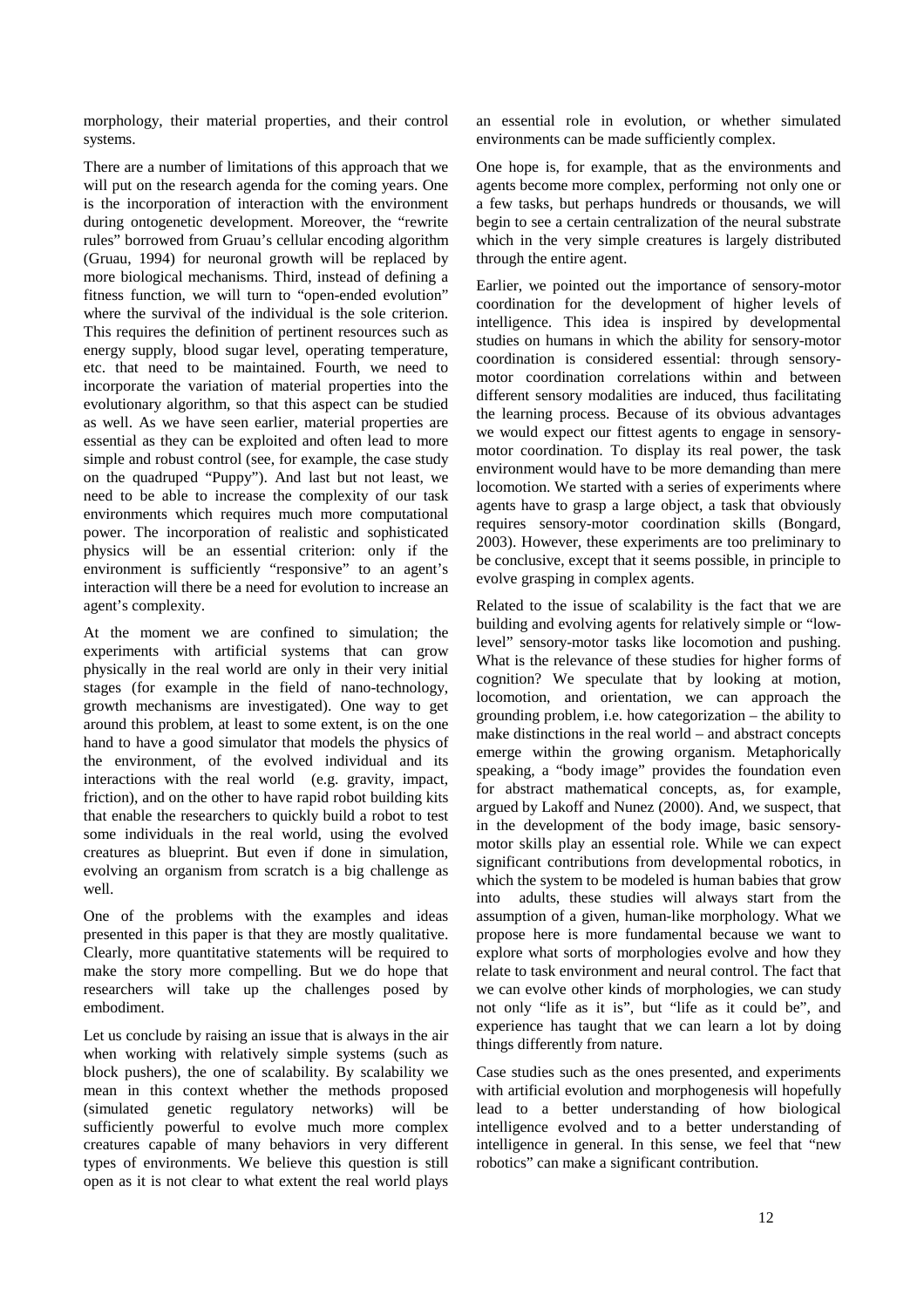#### **Acknowledgments**

The first author (Pfeifer) would like to thank the members of the Artificial Intelligence Laboratory for many discussions, in particular Gabriel Gómez for discussing all aspects of the manuscript. Credit also goes to the Swiss National Science Foundation for supporting the research presented in this paper, grant # 20-61372.00.

## **References**

- Beer, R.D. (1996). Toward the evolution of dynamical neural networks for minimally cognitive behavior. In P. Maes, M. Mataric, J. Meyer, J. Pollack and S. Wilson (Eds.), From animals to animats 4: Proceedings of the Fourth International Conference on Simulation of Adaptive Behavior. pp. 421-429. MIT Press.
- Berthouze, L., (2000). Bootstrapping the developmental process: the Filter Hypothesis. In J. Demiris and A. Birk (eds.) *Robot Learning - An Interdisciplinary Approach*, Series in Robotics and Intelligent Systems Vol. 24, World Scientific, 8- 30
- Bongard, J.C. (2003). *Incremental approaches to the combined evolution of a robot's body and brain.*  Unpublished PhD thesis. Faculty of Mathematics and Science, University of Zurich.
- Bongard, J.C. (2002). Evolving modular genetic regulatory networks. In *Proc. IEEE 2002 Congress on Evolutionary Computation (CEC2002)*. MIT Press, 305-311.
- Bongard, J.C., and Pfeifer, R. (2001). Repeated structure and dissociation of genotypic and phenotypic complexity in artificial ontogeny. In L. Spector et al. (eds.). *Proc. of the Sixth European Conference on Artificial Life*, 401-412.
- Braitenberg, V. (1984). Vehicles: Experiments in synthetic psychology. Cambridge, MA.: MIT Press.
- Breazeal, C.L. (2002). *Designing Sociable Robots (Intelligent Robotics and Autonomous Agents)*. Cambridge, Mass.: MIT Press.
- Brooks, R. A. (1991). Intelligence Without Reason. Proceedings of the 12th International Joint Conference on Artificial Intelligence (IJCAI-91), pp. 569–595
- Bryson, J.J. (2002). *Intelligence by design: Principles of madularity and coordination for complex adaptive agents.* Unpublished PhD Dissertation. Massachusetts Institute of Technology.
- Collins, S.H., Wisse, M., and Ruina, A. (2001). A threedimensional passive-dynamic walking robot with two legs and knees. *The International Journal of Robotics Research*, 20, 607-615.
- Cruse, H., Dean, J., Dürr, V., Kindermann, T., Schmitz, J. and Schumm, M. (2002). A decentralized, biologically based network for autonomous control of (hexapod) walking. In J. Ayers et al. (eds.) Neurotechnology for Biomimetic Robots. Cambridge, MA: MIT Press, 383- 400.
- Edelman, G.E. (1987). *Neural Darwinism. The theory of neuronal group selection.* New York: Basic Books.
- Eggenberger, P. (1997). Evolving morphologies of simulated 3d organisms based on differential gene expression. In: P. Husbands, and I. Harvey (eds.). *Proc. of the 4th European Conference on Artificial Life.* Cambridge, Mass.: MIT Press.
- Eggenberger, P. (1999). Evolution of three-dimensional, artificial organisms: simulations of developmental processes. Unpublished PhD Dissertation, Medical Faculty, University of Zurich, Switzerland.
- Eiben, A. E. and Schippers, C. A. (1998). On evolutionary exploration and exploitation. Fundamenta Informaticae, 35, 35-50.
- Ferrari, F., Nielsen, P.Q.J., and Sandini, G. (1995). Space variant imaging. Sensor Review, 15, 17-20.
- Franceschini, N., Pichon, J.M., and Blanes, C. (1992). From insect vision to robot vision. *Philos. Trans. R. Soc. London B.*, 337, 283-294.
- Grossberg, S. (1995). The attentive brain. American Scientist, 83, 438-449.
- Gruau, F. (1994). Automatic definition of modular neural networks. Adaptive Behaviour, 3, 151-183.
- Hara, F., and Pfeifer, R. (2000). On the relation among morphology, material and control in morphofunctional machines. In Meyer, Berthoz, Floreano, Roitblat, and Wilson (eds.): *From Animals to Animats 6. Proceedings of the sixth International Conference on Simulation of Adaptive Behavior* 2000, 33-40.
- Hoshino, K., Mura, F., and Shimoyama, I. (2000). Design and performance of a micro-sized biomorphic compound eye with a scanning retina. *Journal of Microelectromechanical Systems,* 9, 32-37.
- Iida, F., Dravid, R. and Paul, C. (2002) Design and Control of a Pendulum Driven Hopping Robot. *Proc of the IEEE/RSJ International Conference on Intelligent Robots and Systems, IROS-2002*, Lausanne, Switzerland Proceedings of International Conference on Intelligent, pp.2141-2146.
- Iida, F. and Pfeifer, R. "Cheap" Rapid Locomotion of a Quadruped Robot -Self-Stabilization of Bounding Gait-, Intelligent Autonomous Systems 8 (to appear)
- Ishiguro, A., Ishimaru, K., Hayakawa, K., and Kawakatsu, T. (2003). Toward a "Well-Balanced" Design: A Robotic Case Study -How should Control and Body Dynamics be Coupled?-, in Proc. of The 2nd International Symposium on Adaptive Motion of Animal and Machines
- Kornbluh, R. D., Pelrine, R., Eckerle, J., and Joseph, J. (1998). Electrostrictive polymer artificial muscle actuators. *Proceedings of the IEEE International Conference on Robotics and Automation* 1998. New York, N.Y.: IEEE, 2147-2154.
- Lakoff, G., and Nunez, R. (2000) Where mathematics comes from. *NewYork: Basic Books,*
- Lipson, H., and Pollack J. B. (2000), Automatic design and manufacture of artificial life forms. *Nature*, 406, 974-978.
- Lichtensteiger, L., and Eggenberger, P. (1999). Evolving the morphology of a compound eye on a robot. *Proceedings of the third European Workshop on*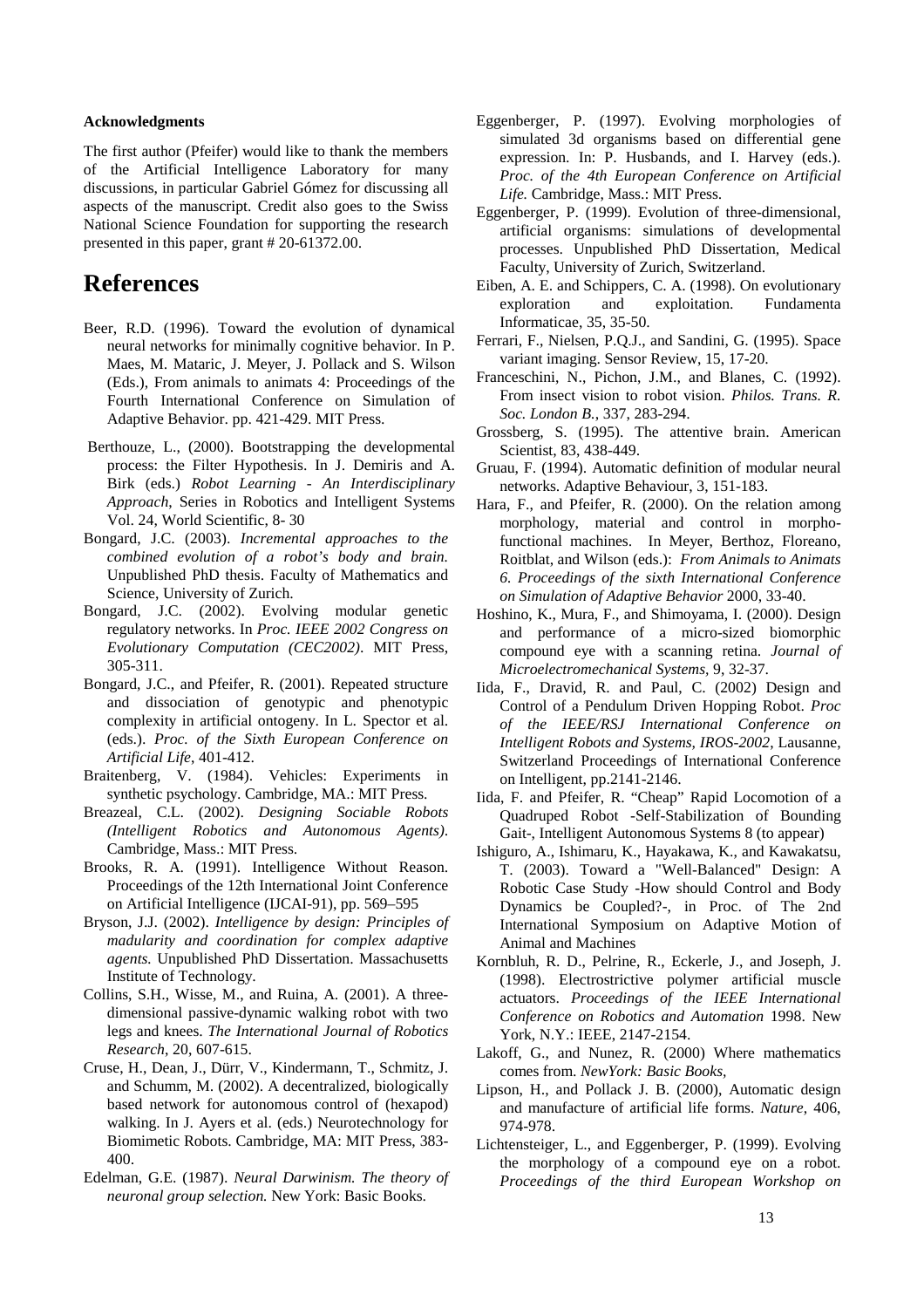*Advanced Mobile Robots (Eurobot'99)*. IEEE, Piscataway, NJ, USA; 1999; 127-34 *.*

- Lichtensteiger, L., and Pfeifer, R. (2002). An Optimal Sensor Morphology Improves Adaptability of Neural Network Controllers. In: Jose R. Dorronsoro (Ed.): Artificial Neural Networks - ICANN 2002, International Conference, Lecture Notes in Computer Science, LNCS 2415, Springer, Heidelberg. pp.850-855
- Liu, J. (1999). *Autonomous agents and multi-agent systems. Explorations in learning, self-organization and adaptive computation.* Singapure: World Scientific.
- Maes, P. (1993). Behavior-based artificial intelligence. In J.A. Meyer, H.L. Roitblat, and S.W. Wilson (Eds.). *From Animals to Animats. Procs. 2nd Int. Conf. on the Simulation of Adaptive Behavior,*. Cambridge, MA: MIT Press, 2-10.
- Manzotti, R. (2000). Intentional robots. The design of a goal-seeking environment-driven agent. Unpublished Doctoral Dissertation, University of Genova.
- Maris, M., and te Boekhorst, R. (1996). Exploiting physical constraints: heap formation through behavioral error in a group of robots. *Proceedings of the IROS'96, IEEE/RSJ International Conference on Intelligent Robots and Systems, 1655—1660.*
- McGeer, T. (1990a). Passive dynamic walking. Int. *Journal of Robotics Research*, 9, 62-82.
- McGeer, T. (1990b). Passive walking with knees. *Proc. of the IEEE Conference on Robotics and Automation*, 2, 1640-1645.
- Newell, A., and Simon, H.A. (1976). Computer science as empirical inquiry: Symbols and search. *Communications of the ACM (Association for Computing Machinery), 19,* 113-126.
- Nolfi, S. and Floreano, D. (2001). Evolutionary robotics: the biology, intelligence, and technology of selforganizing machines. Cambridge, MA: MIT Press.
- Paul, C., Dravid, R. and F. Iida (2002) Control of lateral bounding for a pendulum driven hopping robot. *Proceedings of the International Conference of Climbing and Walking Robots (CLAWAR 2002),* pp. 333-340 .
- Pfeifer, R. (1996). Building "Fungus Eaters": Design principles of autonomous agents. In P. Maes, M. Mataric, J.-A. Meyer, J. Pollack, and S.W. Wilson (eds.): *From Animals to Animats 4. Proceedings of the fourth International. Conference on Simulation of Adaptive Behavior.* Cambridge, Mass.: A Bradford Book, MIT Press, 3-12.
- Pfeifer, R. (1999). Dynamics, morphology, and materials in the emergence of cognition. In Burgard, W., Christaller, T., Cremers, A. B. (eds.): *KI-99 Advances in Artificial Intelligence. Proceedings of the 23rd Annual German Conference on Artificial Intelligence*, Bonn, Germany, 1999, Lecture Notes in Computer Science, Springer, 1701, 27-44.
- Pfeifer, R. (2000a). On the role of morphology and materials in adaptive behavior. In Meyer, Berthoz, Floreano, Roitblat, and Wilson (eds.): *From Animals*

*to Animats 6. Proceedings of the sixth International Conference on Simulation of Adaptive Behavior 2000*, 23-32.

- Pfeifer, R. (2000b). On the role of embodiment in the emergence of cognition and emotion. In H. Hatano, N. Okada, and H. Tanabe (eds.). *Affective minds.*  Amsterdam: Elsevier, 43-57.
- Pfeifer, R. (2002). Robots as cognitive tools. *Int. Journal of Cognition and Technology*, 1, 125-143.
- Pfeifer, R. (2003). Morpho-functional machines: basics and research issues. In F. Hara, and R. Pfeifer (eds.). *Morpho-functional machines: the new species.* Tokyo: Springer, 2003.
- Pfeifer, R., and Glatzeder, B. (in preparation). *How the body shapes the way we think: the embodied revolution in artificial intelligence.* Cambridge, Mass.: MIT Press.
- Pfeifer, R., and Scheier, C. (1999). *Understanding intelligence.* Cambridge, Mass.: MIT Press.
- Piaget, J. (1970). Piaget's theory. In P.H. Mussen (ed.) Carmichael's manual of child psychology. New York, N.Y.: Wiley, 703-732.
- Picard, R.W. (1997). *Affectictive computing.* Cambridge, Mass.: MIT Press.
- Reeke, N.G., Finkel, L.H., Sporns, O., and Edelman, G.A. (1998). Synthetic neural modeling: a multilevel approach to the analysis of brain complexity. In G.M. Edelman, W.E. Gall, W.M. Cowan (eds.). *Signal and Sense: local and global order in perceptual maps.*  New York, N.Y.: Wiley, 607-706.
- Scheier, C., Pfeifer, R., and Kuniyoshi, Y. (1998). Embedded neural networks: exploiting constraints. *Neural Networks*, 11, 1551-1569.
- Seth, A. K. (2002). Agent-based modeling and the environmental complexity thesis. In J. Hallam et al (eds.). Proceedings of the Seventh International Conference on the Simulation of Adaptive Behaviour. Cambridge, MA: MIT Press, 13-24.
- Shahinpoor, M., Bar-Cohen, Y., Simpson, J.O., and Smith, J. (2000). Ionic Polymer-Metal Composites (IPMC) as biomimetic sensors, actuators & artificial muscles- A review. [http://www.unm.edu/~amri/paper.](http://www.unm.edu/~amri/paper) html
- Simon, H. A. (1969). *The sciences of the artificial* (2nd ed.). Cambridge, MA: MIT Press.
- Sims, K. (1994a). Evolving virtual creatures. *Computer Graphics,* 28, 15-34.
- Sims, K., (1994b). Evolving 3D morphology and behavior by competition. In R. Brooks, and P. Maes (eds.). *Artificial Life IV Proceedings,* 28-39.
- Smithers, T. (1995). On quantitative performance measure of robot behaviour. Robotics and Autonomous Systems, 15, 7-133.
- Steinhage, A. and Schoener, G. (1997). Self-Calibration Based on Invariant View Recognition: Dynamic approach to Navigation, Robotics and Autonomous Systems 20, 133-156
- Wisse, M and Frankenhuyzen, J.van, (2003) Design and Construction of MIKE; a 2D autonomous biped based